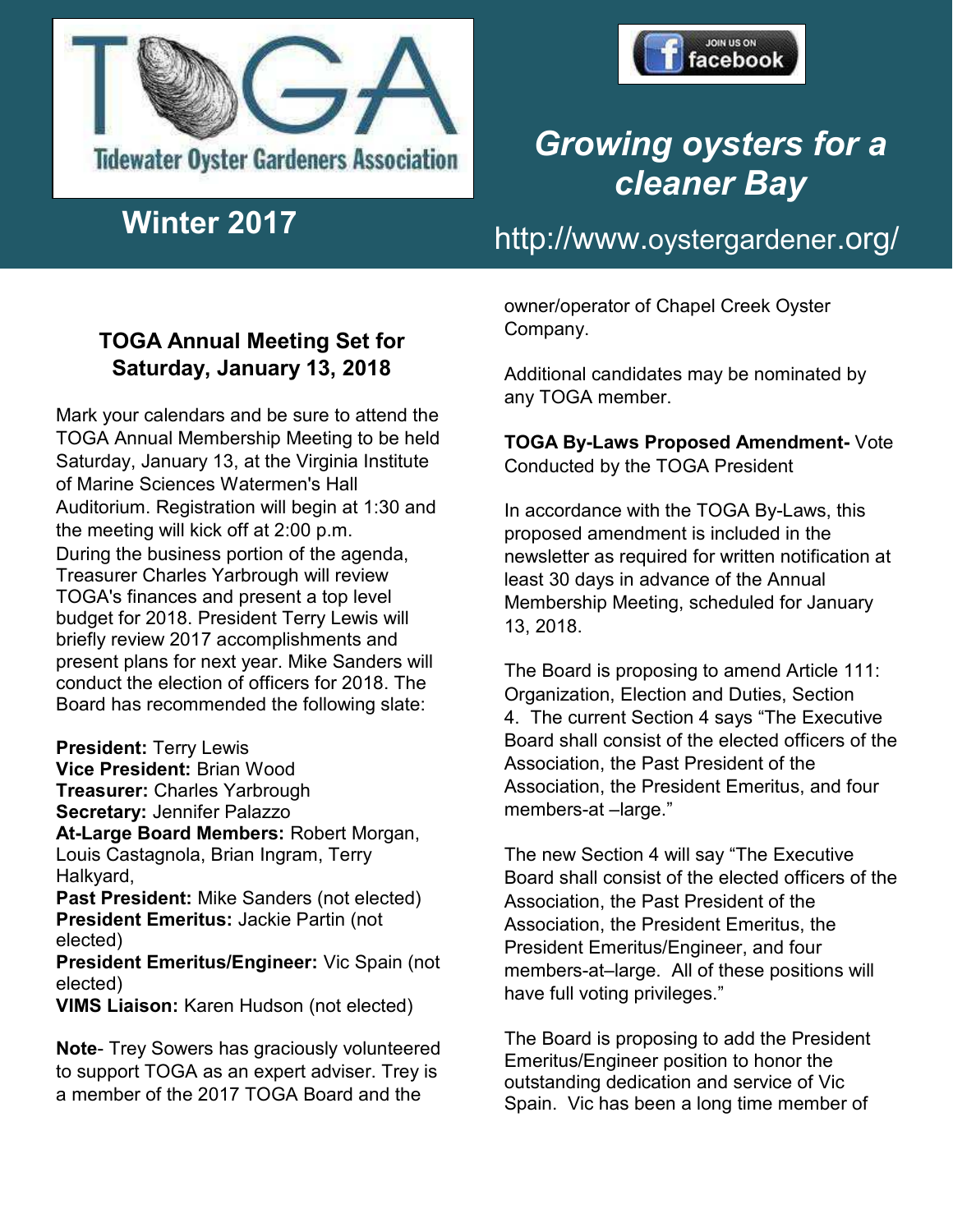TOGA, has served as President, and is very well known to almost all TOGA members. He has been responsible for the TOGA website as well as the TOGA newsletter for many years. He has tirelessly worked at most of the TOGA workshops and special projects. He recently completed *An Overview of the History of Oysters in the Chesapeake Bay*, which will be used in museums, as well as visitor centers. You can download a copy at

#### http://www.oystergardener.org/toga-staticdisplay.

If there is a job to be done, Vic is there to help complete it. TOGA would be a much smaller organization in most ways if it weren't for Vic Spain. To recognize his superior work and dedication, the Board proposes that he be named the President Emeritus/Engineer.

Terry Lewis, President

**The keynote speaker for the educational program** will be Karen Hudson, VIMS Shellfish Specialist and TOGA Liaison. She will give an



overview of the status of Virginia's aquaculture industry – trends on growth, challenges facing the industry and research in support of

sustainable growth. It's always an interesting and enjoyable learning experience when Karen teaches.

**TOGA's current endowment recipient**, Joey Matt, will follow with a brief introduction and short discussion about his studies. Joey grew up learning about oysters in a local TOGA family, and we are looking forward to learning more about him and his studies. See his introduction below.

**The TOGA Middle School Writing Contest awards** will round out the program with the recipients reading their winning essays. This

has been a highlight for us at the past three Annual Meetings, and with the substantial increase in interest, this year will be no disappointment. Please plan to attend to give your support to these talented young writers and naturalists.



Last year's winners with Jackie Partin

**After the meeting adjourns**, we'll have time for some excellent food and camaraderie. Please bring a dish to share. Various oyster dishes are most welcome, but finger foods and desserts are also needed. On behalf of the TOGA Board, we very much look forward to seeing you and hope you'll join us at this special meeting.

#### **Introducing Joey Matt, TOGA/VIMS Endowment Recipient 2017**

Hello, TOGA members! I'm Joey Matt. Thank you for your support through the TOGA



Fellowship Fund. I've been involved with oyster aquaculture since 2012, when I attended my first TOGA meeting with

my father, Dennis Matt. It was there that I met Stan Allen, director of the Aquaculture Genetics and Breeding Technology (ABC) program at the Virginia Institute of Marine Science (VIMS). Months later, I was fortunate to land a summer internship in his lab as a part of the Research Experience for Undergraduates program, and after graduating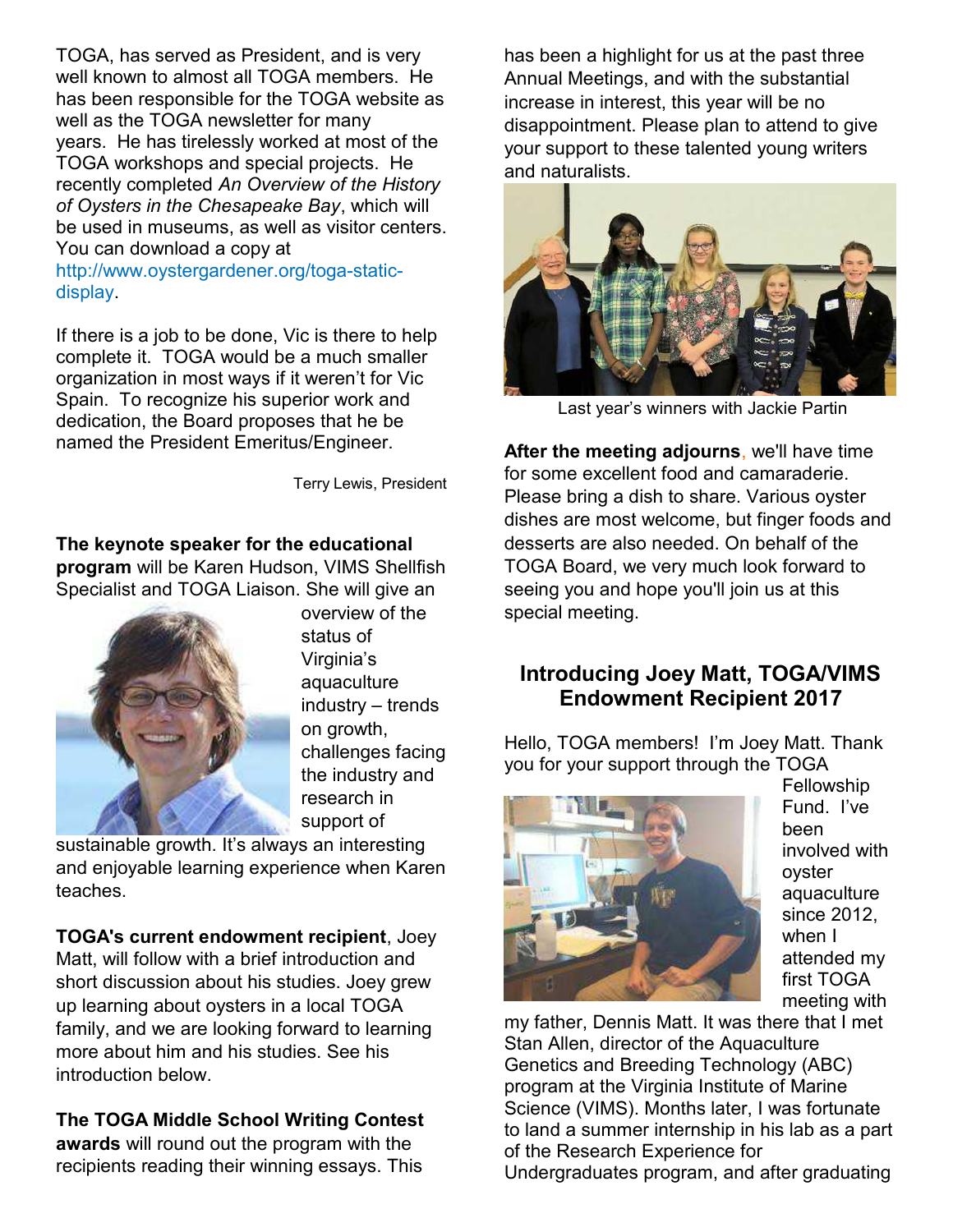from Wake Forest that spring, started working at ABC. After a few years of employment at ABC, I entered into the master's program at VIMS with Stan Allen as my advisor. I am now nearing the end of my stint as a master's student, during which I've been investigating spring mortality events on oyster farms in Virginia.

There are several usual suspects when oysters die, such as disease, poor husbandry, or drastic changes in salinity. For the past several years, we've received reports of oysters dying in the late spring on commercial farms in Virginia, but none of the usual suspects seemed to be to blame. To determine what may be the cause, the ABC team and I performed a controlled field study, growing several different strains of oysters on commercial farms and investigating some *unusual* suspects that may be responsible. Our experiment provides a foundation for understanding these mortality events and points to how crop losses from spring mortality may be mitigated in the future.

Again, thank you for your support, and I look forward to sharing our findings with you all at the annual meeting in January. Joey Matt, VIMS Masters Student

*Note- If you would like to donate to the Endowment on-line, please go to www.oystergardener.org and click on TOGA/VIMS Endowment at the bottom of the home page. To donate by mail, please make checks out to "VIMS Foundation," noting "TOGA Fellowship Endowment (3506)" in the memo section, and mail to Virginia Institute of Marine Science Foundation, c/o The College of William and Mary, P.O. Box 1693, Williamsburg, VA 23187-8779. The TOGA Board wishes to express its gratitude to all who have supported this effort.* 

Vic Spain, MOG



#### **Deadline Nears for Middle School Writing Contest**

The December 15th deadline for the Fourth Annual TOGA Middle School Essay contest is fast approaching! Aspiring Middle School students are encouraged to get their pens out and send in an entry!

After very successful Middle School Writing Contests the past three years, the TOGA and People's Community Bank are again offering three prizes of \$150, \$100, and \$50 for first, second and third places, respectively, for the top essays. The theme of the essays is "Consider the Oyster". The competition is open to all Virginia students in grades 6, 7 and 8. Home-schooled students are welcome to enter.

### **Middle School Writing Contest!!!**



"Consider the Oyster" \$150, \$100, \$50 cash prizes plus outdoor oyster gear for winners

For details check out www.oystergardener.org



Prizes will also include gear from outdoor sports businesses and Supporting Members of TOGA. Winners will be announced and awards presented at the TOGA annual membership meeting at the Virginia Institute of Marine Sciences on January 13, 2018. The winners' parents, a mentor, or a teacher may be guests of TOGA for the presentation event. The winning entries will be read by the students at the awards program during the Annual Meeting. The three top winners will be published on the TOGA website and may be published in other publications or websites, including the Virginia Outdoor Writers Association website.

The article should be written in WORD format and attached to an email. The submissions can be made between now and the December 15, 2017, deadline. For more information go to http://www.oystergardener.org/youth-writingcontest.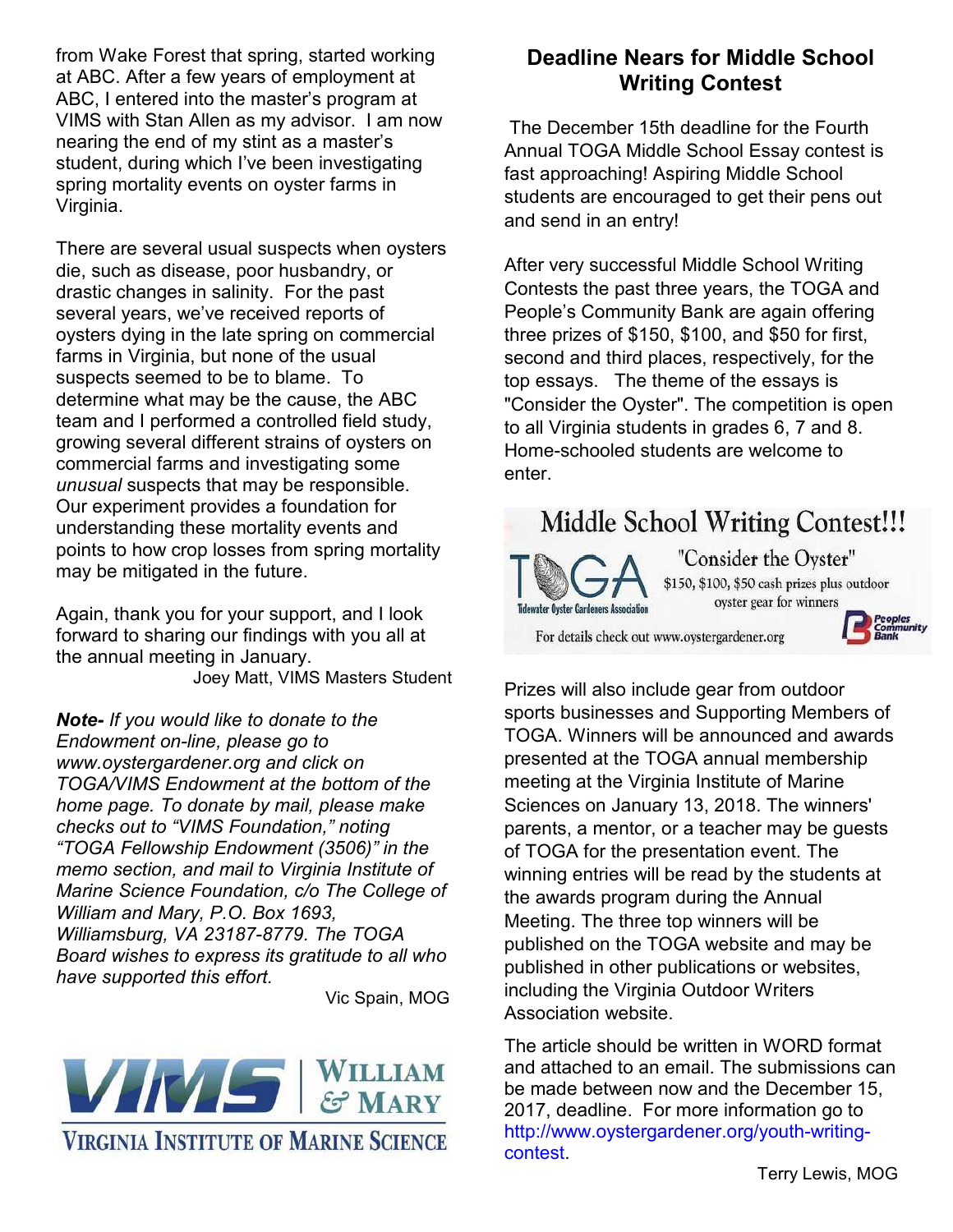#### **Stratford Hall Wine and Oyster Festival, 2017 Version**

#### **Record Breaking Super Weather Phenomenal Atmosphere Mever Better**

These are just a few ways to describe this year's festival held the weekend of September 16th and  $17<sup>th</sup>$ .

Bright sun, moderate temperatures and even a light breeze -- the weather could not have been special ordered any better. The record breaking 5500 plus attendees definitely required the support provided by our 63 TOGA volunteers across the 2 days. This level of volunteers was a 7% increase over 2016. It was great to see that some TOGA members turned the festival into a family affair by having their kids and grandkids volunteer with them. Special thanks to our 16 first-time volunteers and the 10 volunteers who worked both days.



No wonder the TOGA volunteers at ticketing passed out almost 2400 wine glasses. Our oyster growers were amazing in meeting the needs of the unexpected **Saturday** attendance and sold most, if not all, their planned weekend supply just on Saturday. The growers went

to extraordinary measures to obtain more for Sunday.

The **Education** Tent had larger crowds than ever before. The new mid-day, 11 am to 3 pm volunteer time slot proved very beneficial to staffing positions during the peak periods



and was the most popular for the volunteers. It will definitely be continued next year.

Despite all the hard work, it was great to hear from the volunteers as well as other festival attendees about how much fun they had. The



diversity of both craft and food vendors appealed to the crowds. The diversity of beverage offerings (wine, beer and cider), the expanded music performances and additional dining tent all proved to be crowd pleasers.

Stratford Hall was very appreciative of TOGA's efforts. They even gave us a 12.5% tip above their normal generous donation. We look forward to the 2018 Festival! Laura Todd, Brian Wood, MOGs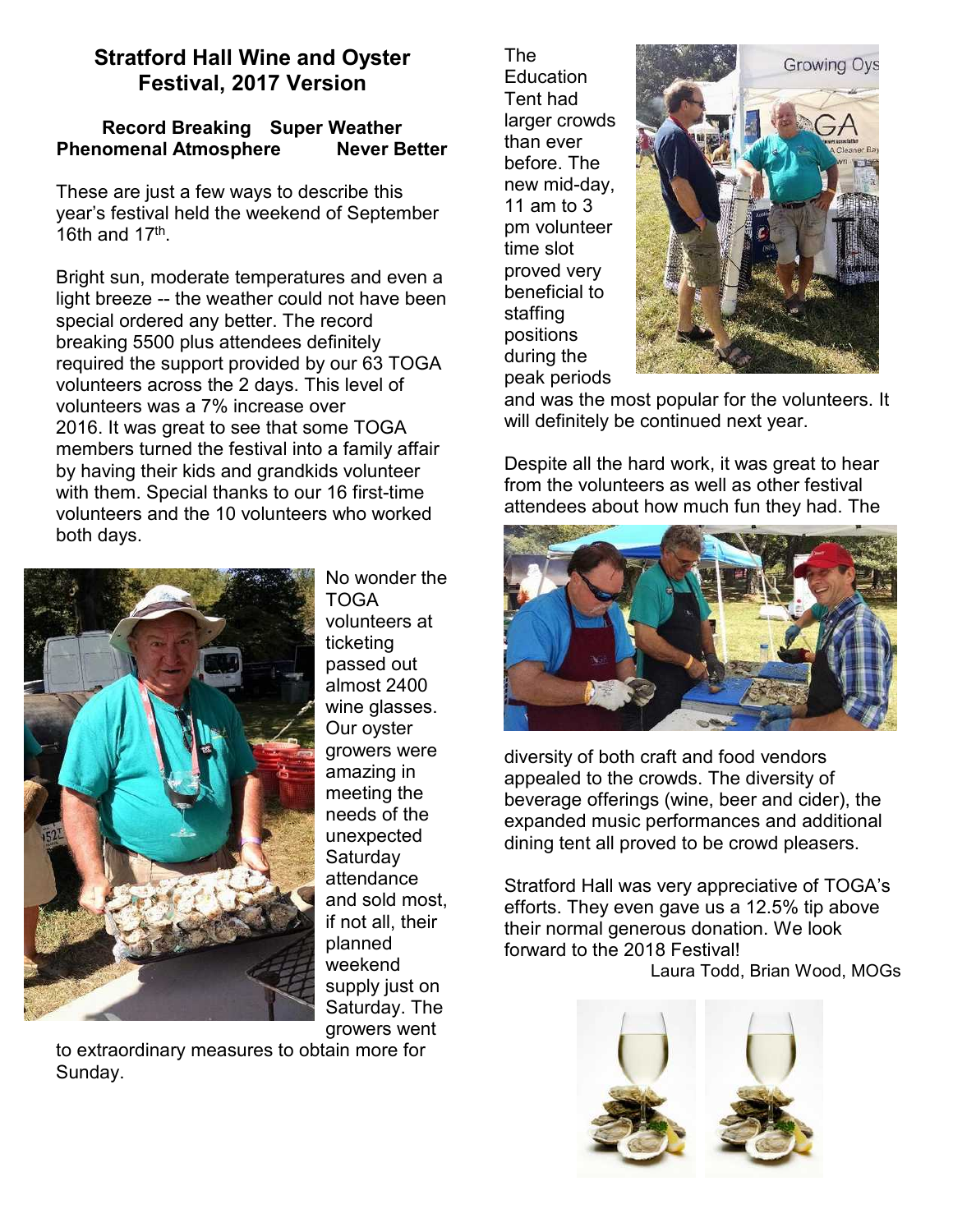# **2017 Fall Oyster Float Workshop**

The Oyster Float Workshop was on the beautiful first Saturday of October at the VIMS Hatchery. TOGA focused on the sale of prebuilt floats, accessories and answering questions. Without building floats at the workshop, there were more opportunities for MOG's to discuss topics, questions and answers in greater detail with new and returning oyster growers.

This year's workshop had several vendors in attendance, who also answered questions as



they sold their products and spat. TOGA will be sending a check to the TOGA-VIMS Foundation for over \$2,400 from the proceeds of the pre-built floats sales.

The build-your-own floats, done on workdays, were successful with several floats built, good food enjoyed and friendships made.



Please come out and join us for next year's Oyster Float Workshop on the first Saturday of October at the VIMS Hatchery. We welcome everyone who wants to participate on the prebuilt workdays in September. Thank You. Charles Yarbrough, MOG

#### **Wine & Oyster Fair, October 28, 2017, Good Luck Cellars Winery**

On October 28, 2017 the Tidewater Oyster Gardeners Association (TOGA) and the Good Luck Cellars Winery teamed up to sponsor a second annual Wine & Oyster event at the beautiful winery location on 1025 Good Luck Road, Kilmarnock, Virginia. The fair began at 11AM and lasted until 4PM, and the close-by easy parking was most appreciated. Ample food choices included different raw and cooked bivalves (and what special recipes, like fried oyster tacos!) from the local grower Great Wicomico Oyster Company.



They managed the crowd pleasing tasty treats in a most remarkable way.

Also, there were various oyster seeds (diploids and triploids) and different caging & accessories for sale; from the small and easyto-handle Downunder to the larger and heavier Taylor floats. Those who wanted to learn more about oysters went to the TOGA tent and spoke at length with the many helpful MOGs (Master Oyster Gardeners). In addition, Brian Wood provided an excellent oyster shucking demonstration using an array of knives that were at the TOGA supply tent; which helped many in the crowd to enjoy a fuller bivalve experience.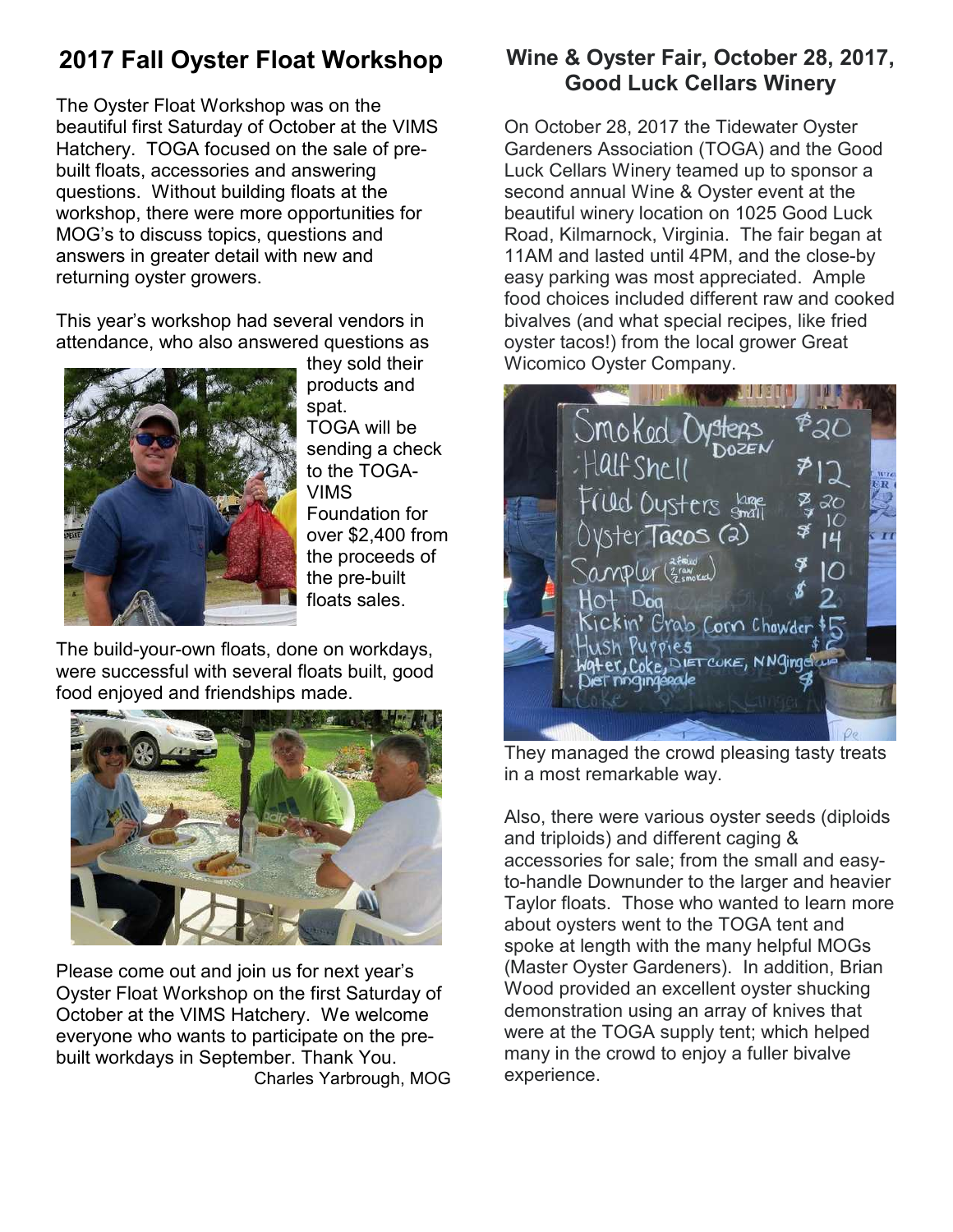

Many went home with a new skill. This was also the first public showing of TOGA's new display: *An Overview of the History of Oysters in the Chesapeake Bay.* TOGA welcomed several new members that day, and no wonder with such fun and friendly oyster talk all around them. Getting more of the Northern Neck and surrounding areas public educated and For the full vineyard experience people gathered in the comfortable Good Luck wine tasting bar and lounge where knowledgeable and friendly servers expertly kept pace with the crowd. They had a most special blend available just for this occasion. Favorite bottles were brought out onto the large covered veranda with many tables overlooking the oyster related fun. Congenial laughter filled the air, and the sunshiny day was perfect for this affair.



In addition to the Chesapeake Bay bivalves, the Good Luck winery activities and all the

available oyster spat & equipment, there were many crowd pleasing items raffled all day long, solely for the benefit of the non-profit TOGA. It was so much fun.

Ann Wood, MOG

#### **TOGA Displays**

Toga now has an educational display at the Mathews County Visitors Center and Museum





*An Overview of the History Oysters in the Chesapeake Bay* has been prepared for the **Deltaville** Maritime Museum.

More details can be found at http://www.oystergardener.org/toga-staticdisplay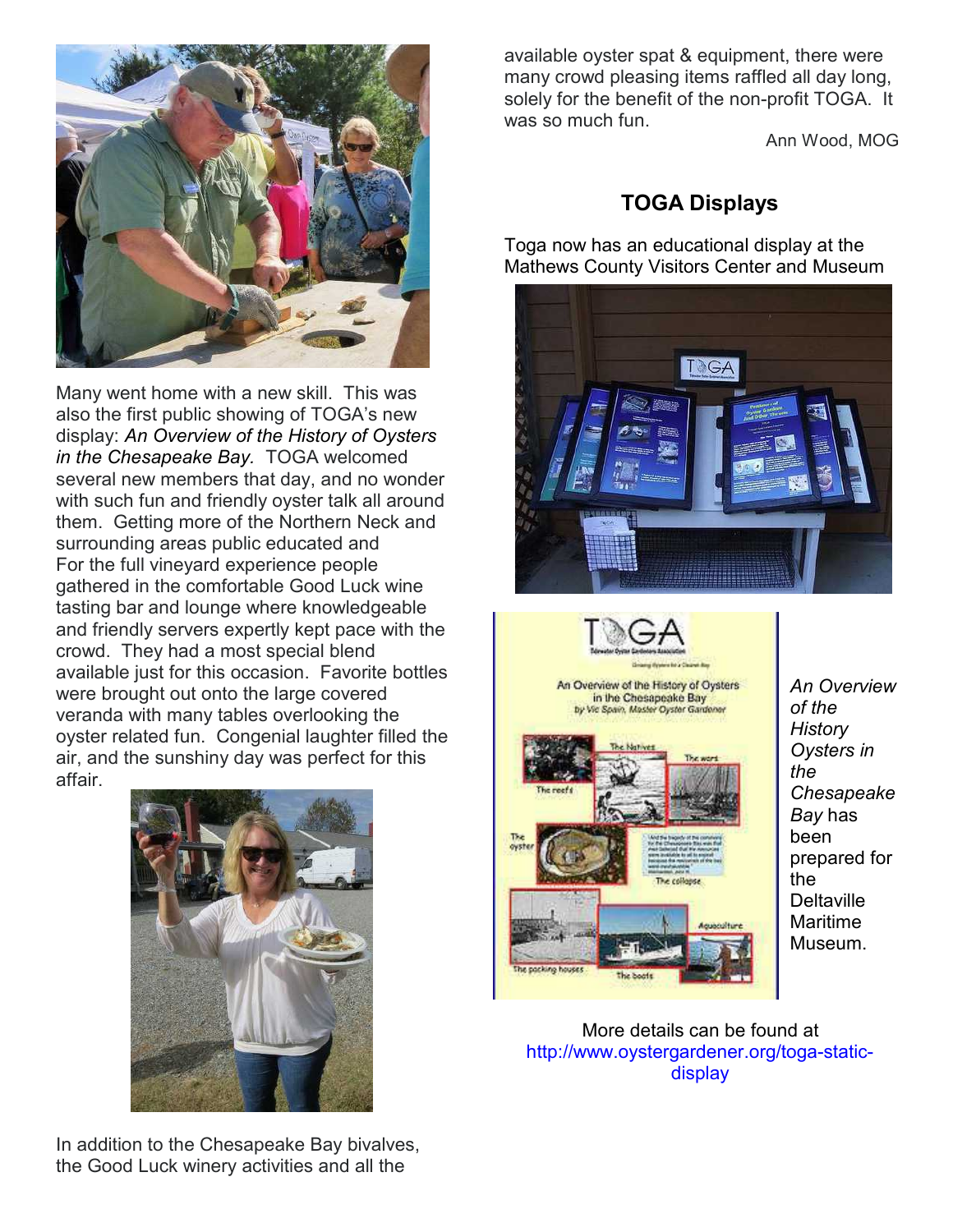#### **Catch Your Own Wild Spat**

This fall I had a request from a local school teacher (Suzi) whose students wanted to learn more about oyster spat and she wanted to learn to speak oyster. This was my response:

#### *Dear Suzi,*

*I've attached a picture of some wild spat I collected this summer. I hung bags of shell in the water (Severn River off Mobjack Bay) in May and pulled them up in October. Wild oysters usually spawn from June to September when the water warms up. When ready, eggs and sperm are released into the water and join up, forming larvae that swim for up to 2 weeks to find a hard surface (usually oyster shell) to strike on. At first they are so small as to be invisible. As you can see in the photo, by October these spat are small oysters about 1 inch in length. I had 5 to 10 large spat on each shell. In recent years, the wild oysters are doing a little better after almost all had died out in the 1990s.* 

*Aquaculture oysters are spawned in tanks in a hatchery and strike on tiny shell fragments. They have been bred to be resistant to disease which kill many wild oysters. Most aquaculture oysters are sterile because they grow fast, can be harvested in the summer and some other more complicated reasons.* 



*Please share with your class. I hope this helps get you started speaking oyster.*  Vic Spain, MOG **TOGA/VIMS Endowment recipient in 2014, Ann Arfken,** was recently highlighted in an October 17 Daily Press article by Tamara Dietrich.

http://www.dailypress.com/news/science/dpnws-oyster-nutrient-pollution-20171017 story.html

Ann and her team mates are doing breakthrough work on how oysters help denitrify Bay waters. The following excerpt is from the article:



*"Most studies addressing denitrification associated with oysters have focused on sediments in and around oyster reefs," said VIMS doctoral candidate Ann Arfken. "Ours is the first to explore the capability for denitrification by microbiomes living inside and on the oysters themselves."* 

Congratulations Ann! TOGA members are always interested in what our Endowment students at VIMS are doing, and especially new science about how oysters clean the Bay of excess nutrients.

Vic Spain, MOG

#### **TOGA Dues for 2018**

.

TOGA membership dues of \$15 per family are due in January 2018. Dues are per calendar year regardless of when during the year you actually pay. Members may pay up to 3 years ahead if they wish. Non-profit organizations depend upon their membership to sustain the efforts of the group. Volunteers give of their time and others provide resources as they best can. In many ways the standard membership fee is a simple and easily understood base for the association to build upon.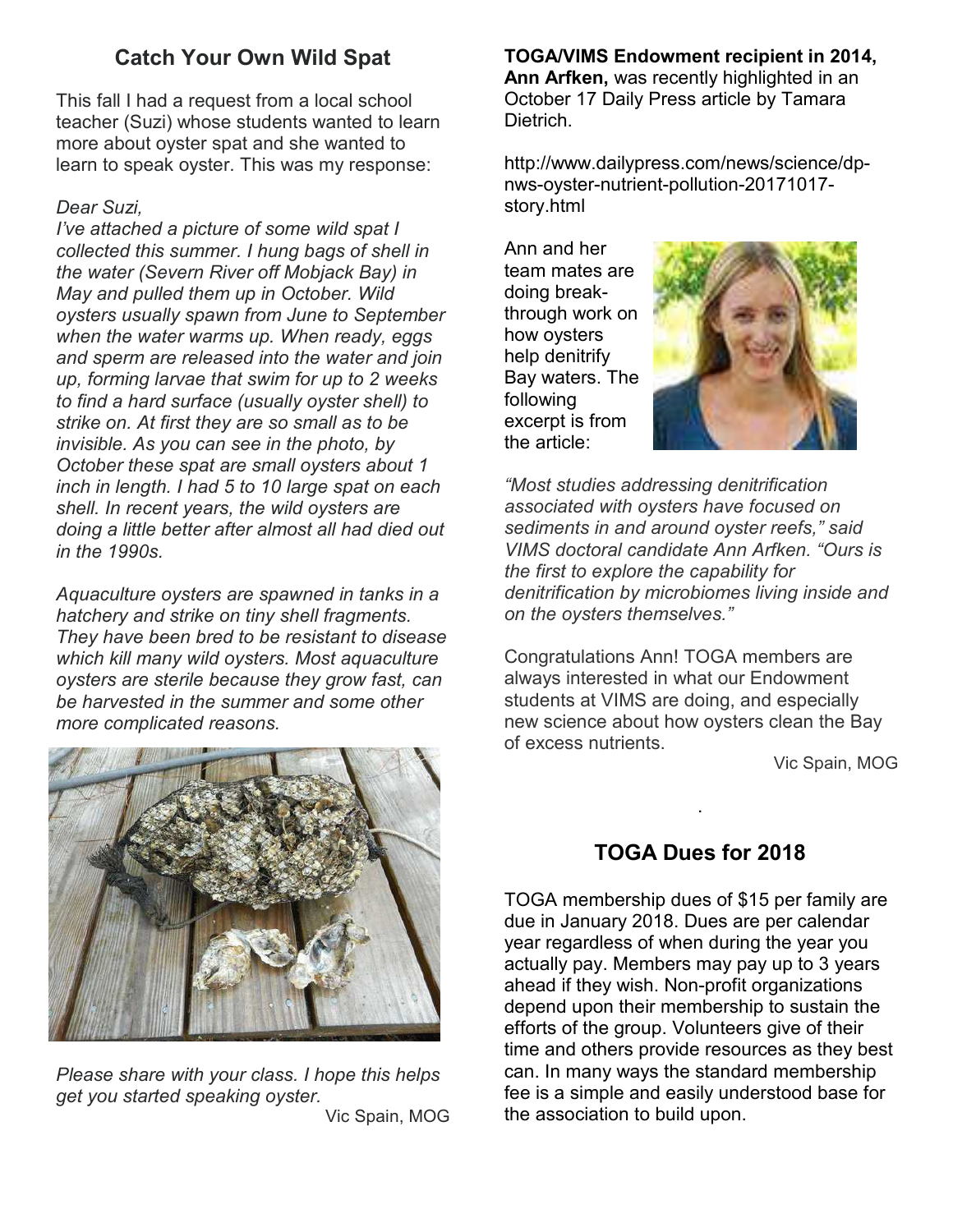TOGA truly appreciates that in today's world every dollar counts and the dues are used in the most efficient manner to get as much out of each contribution. All members are more than welcome to provide their input when visiting the TOGA website or our monthly board meetings. Some have paid their dues early, or may be VIPs not owing dues, but if the address label on this newsletter shows the year 2017 or earlier, your 2018 dues are due. While it's on your mind, please fill out the form below and mail it in soon. Or go to

http://www.oystergardener.org/#!join-toga/c1rtd and update your membership online. For questions about your membership, please contact Vic Spain at vicspain@rocketmail.com or 804-642-6764.

Vic Spain, MOG

#### **Please Share this TOGA Membership Form**

You are invited to become a member of the Tidewater Oyster Gardeners Association, a group of people interested in growing oysters for fun, for delicious food, and for Chesapeake Bay restoration.

. You may also use this to renew your membership. Members... •Receive newsletters with the latest oyster gardening information

•Participate in educational events sponsored by TOGA

•Learn about innovations in oyster gardening techniques

•Benefit from the expertise of hundreds of others interested in growing oysters

Please fill out membership form below and send to TOGA, PO Box 2463, Gloucester, VA 23061 with a check for \$15 membership dues, payable to TOGA.

You may make an additional donation to support TOGA's educational activities. It may be included in the same check.

**Happy New Year!** 



#### **TOGA Membership Form Please** Print Legibly

Please enclose dues (\$15 per year per family) Return to TOGA, PO Box 2463, Gloucester, VA 23061

| Amount submitted \$                   | Comment                               |
|---------------------------------------|---------------------------------------|
| New member or                         | <b>Additional Donation</b><br>Renewal |
| Name                                  |                                       |
| <b>Mailing Address</b>                |                                       |
| City, State, and Zip                  |                                       |
| Email<br>Phone                        |                                       |
| Body of water where oysters are grown |                                       |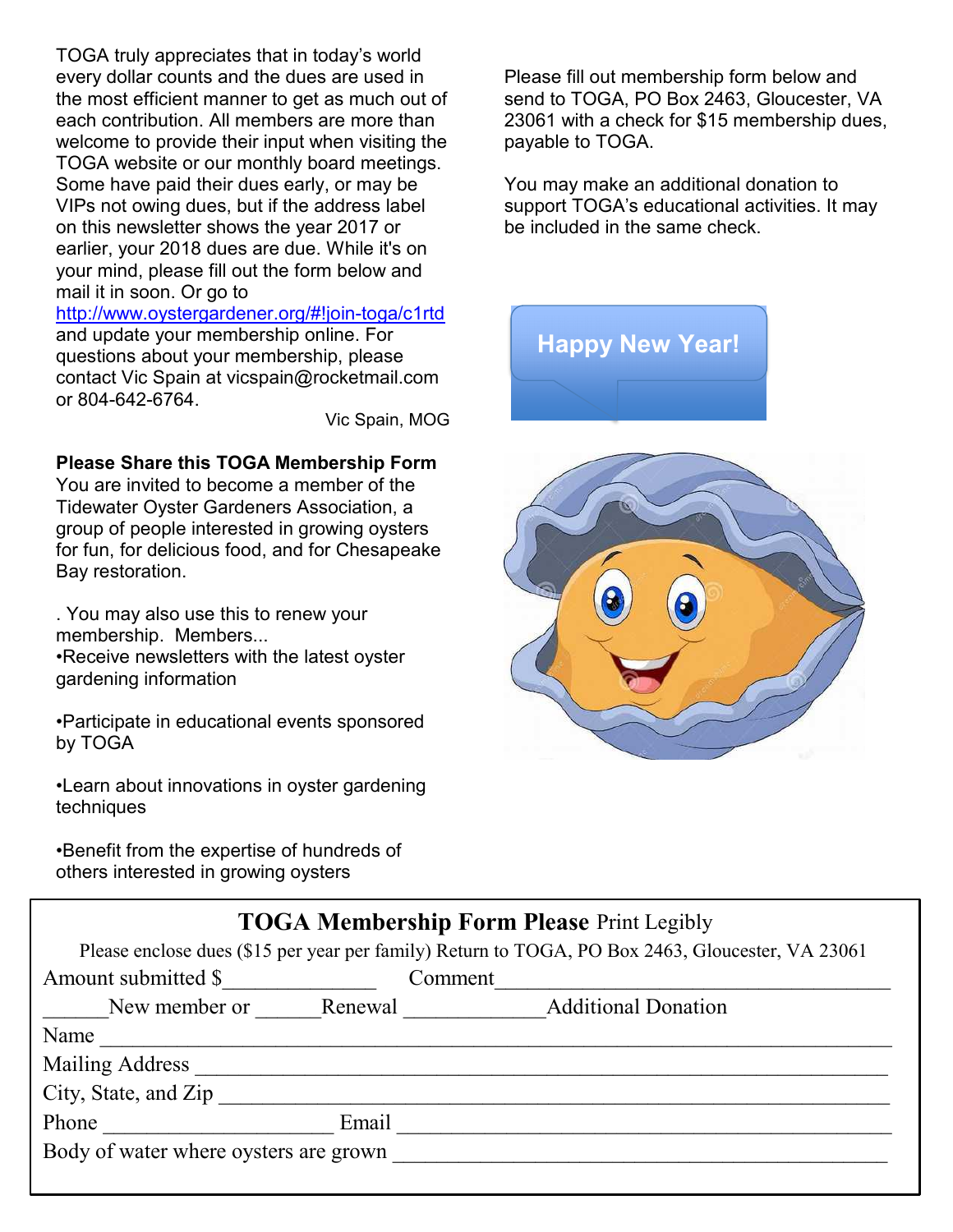When a group of oyster growers have Thanksgiving dinner together, what do you think the appetizer is?





Bob Morgan, MOG; Charles Yarbrough, MOG; Sue Morgan; Kathy Haurand, MOG; Brian Wood, MOG and Ann Wood, MOG